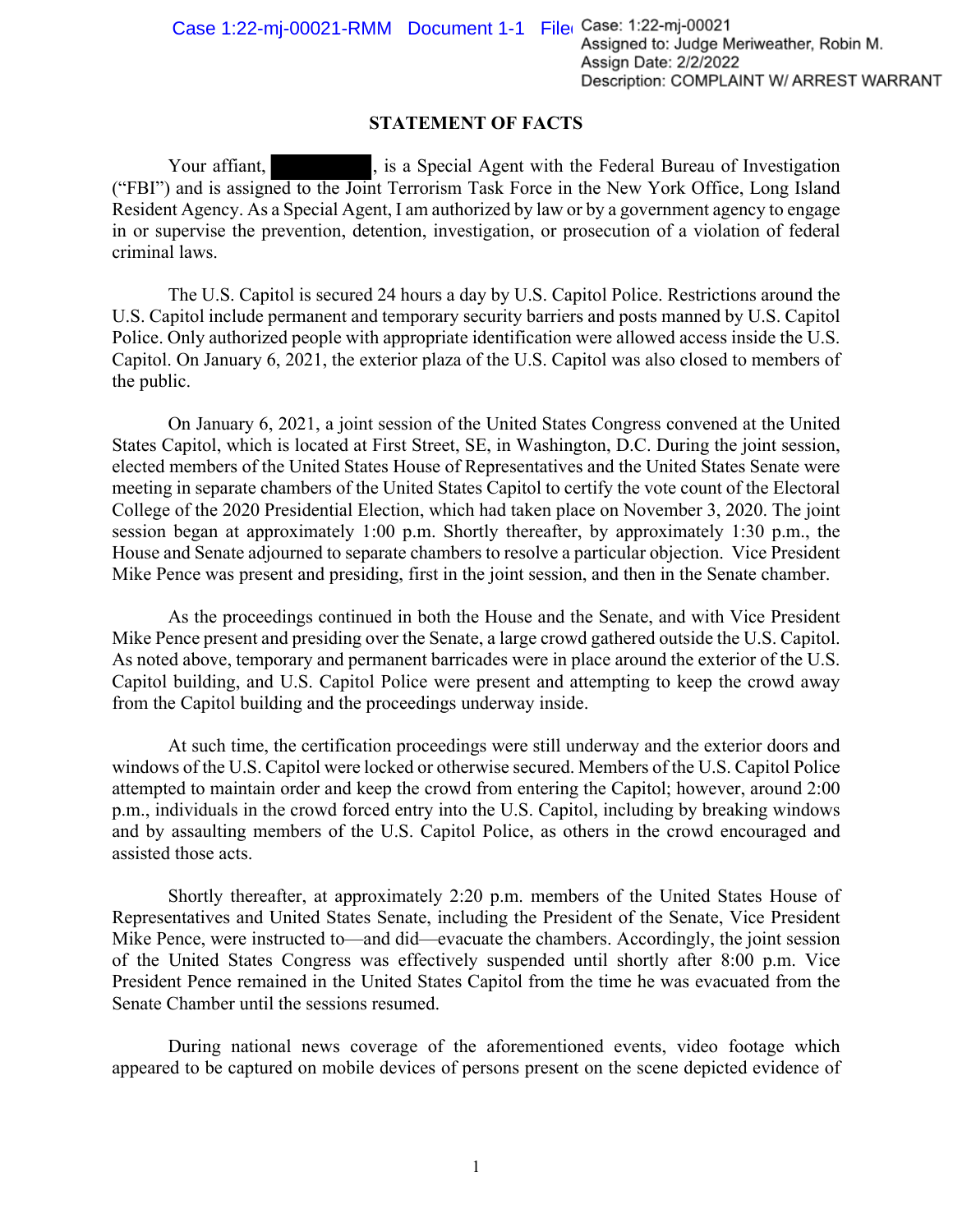## Case 1:22-mj-00021-RMM Document 1-1 Filed 02/02/22 Page 2 of 10

violations of local and federal law, including scores of individuals inside the U.S. Capitol building without authority to be there.

Following the January 6, 2021, assault on the U.S. Capitol, the FBI Washington Field Office (WFO) released a series of "Be on the Lookout" (BOLO) photographs to the public, seeking information related to individuals who may have assaulted federal officers and committed violence at the Capitol. Below is a photograph released by WFO for an individual labeled as AFO BOLO 244:



Following information posted by  $@$ SeditionHunters, which is one of a series of civilian Twitter accounts that crowdsource and share information to help identify FBI BOLOs from the Capitol riots, Twitter users began using the hashtag #lordlonghair to organize the information related to AFO BOLO 244. While reviewing Twitter posts featuring the #lordlonghair hashtag, the FBI observed the following post: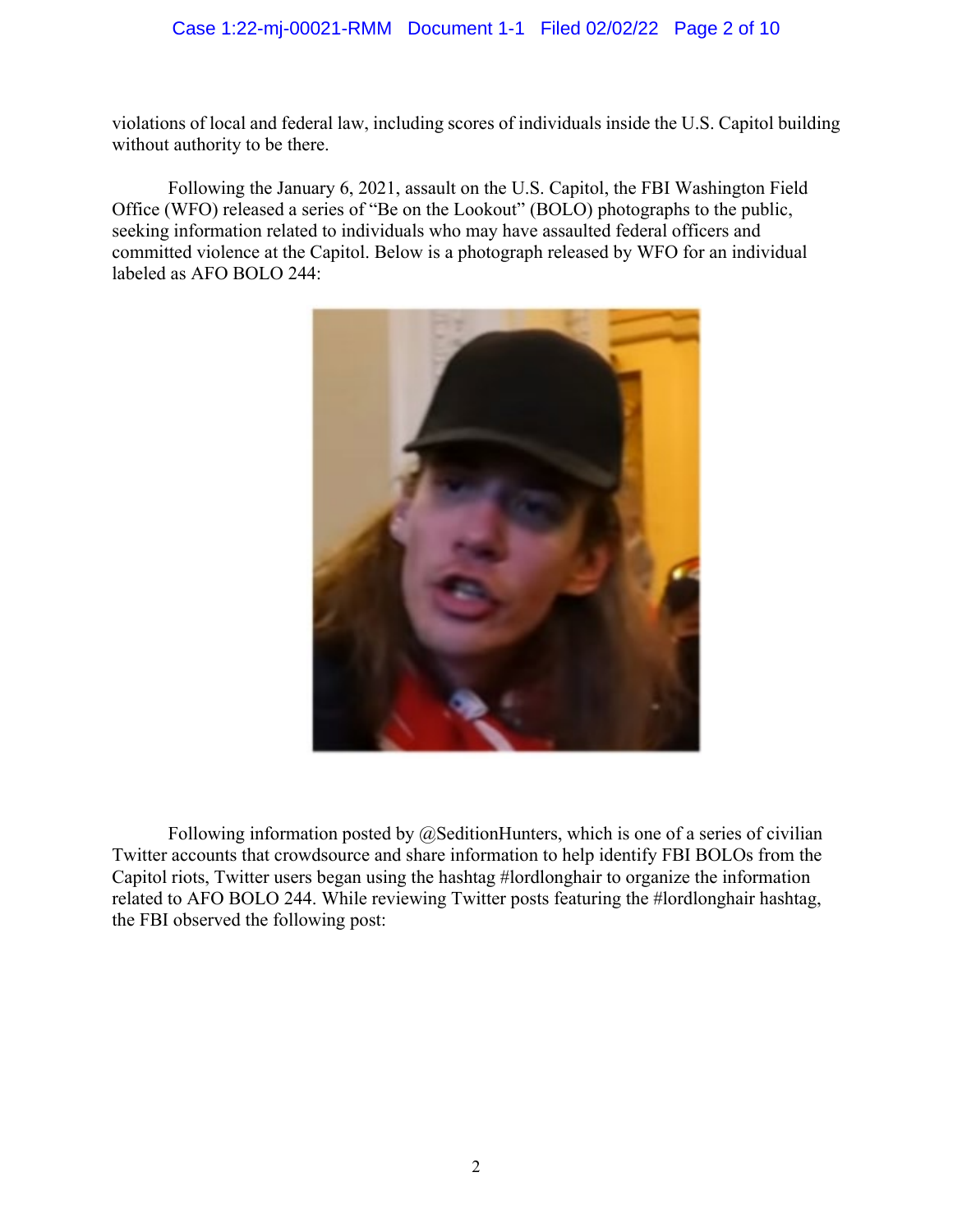## Case 1:22-mj-00021-RMM Document 1-1 Filed 02/02/22 Page 3 of 10



FBI employees reviewed the YouTube video and took the following screenshot of AFO BOLO 244 from the video:



On or about February 28, 2021, FBI employees located the following publicly-available photograph as a potential match for AFO BOLO 244: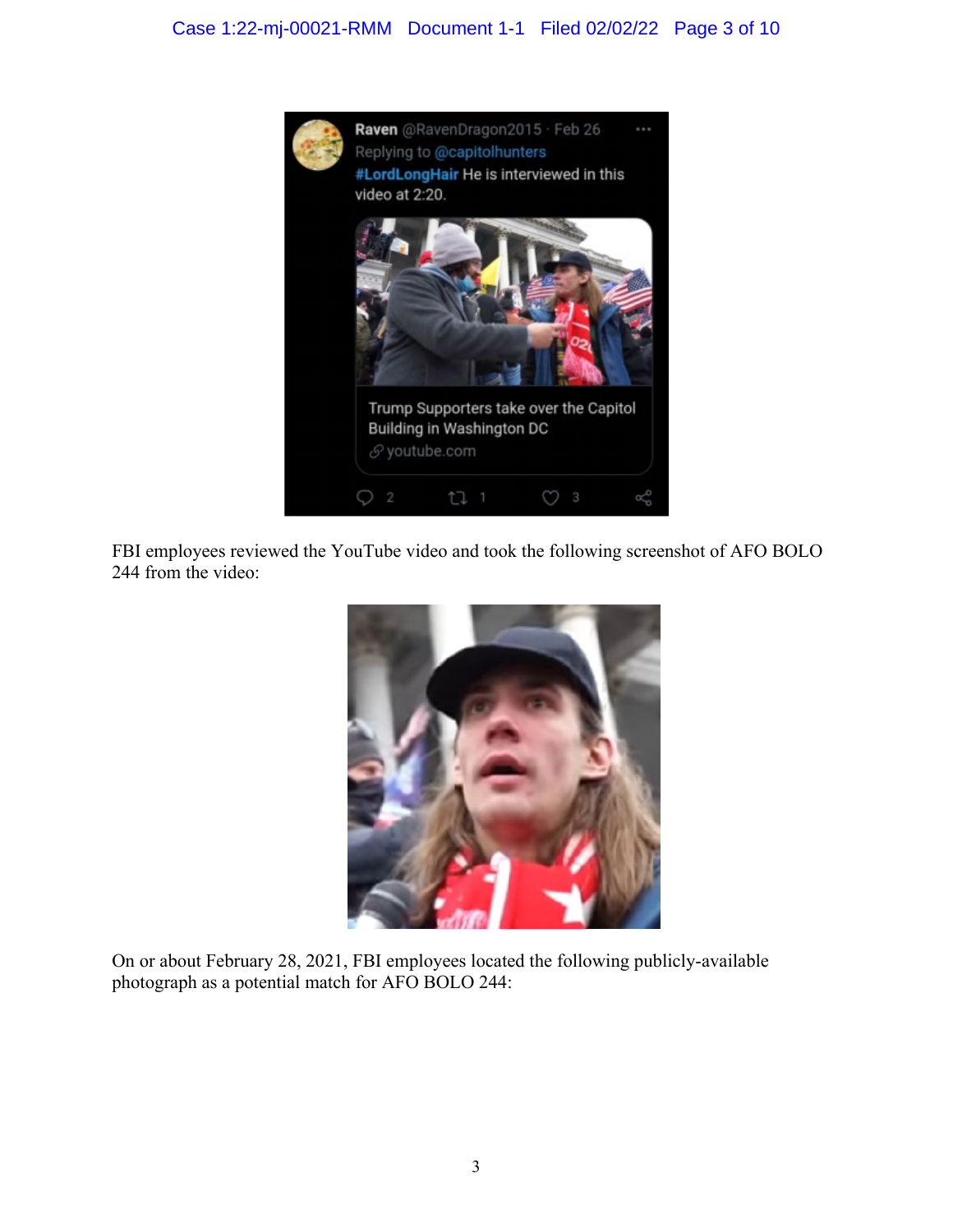

The above photograph came from Instagram user @rocknroll\_gasstation's Instagram profile. The FBI attempted to access a link to the photo from Google, but the page was no longer available. But a Google search for "instagram rocknroll\_gasstation" returned the following result:

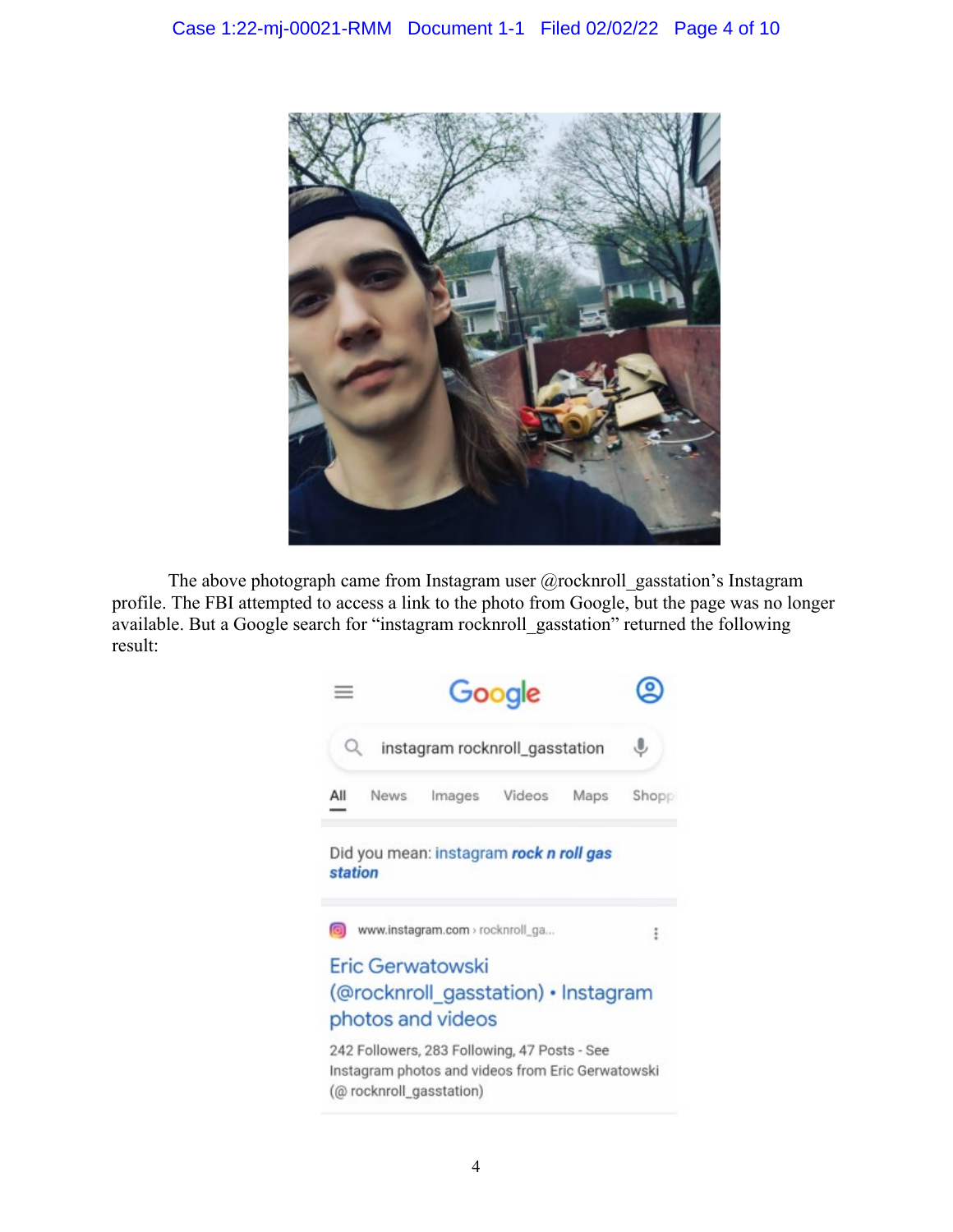Instagram Display Name: Eric GERWATOWSKI Instagram Username: @rocknroll\_gasstation

On or about February 28, 2021, FBI employees attempted to access the Instagram account directly but the Instagram account no longer existed. Additionally, when the employees attempted to preserve Instagram account @rocknroll\_gasstation using Facebook's Law Enforcement Portal, Facebook indicated that the account did not exist as of January 6, 2021 or when FBI searched on February 28, 2021.

Subsequent open-source searches for "Eric GERWATOWSKI Instagram" yielded multiple results referencing another Instagram account: @your\_greatest\_rival. The FBI employees then accessed that profile:



Profile Photograph:

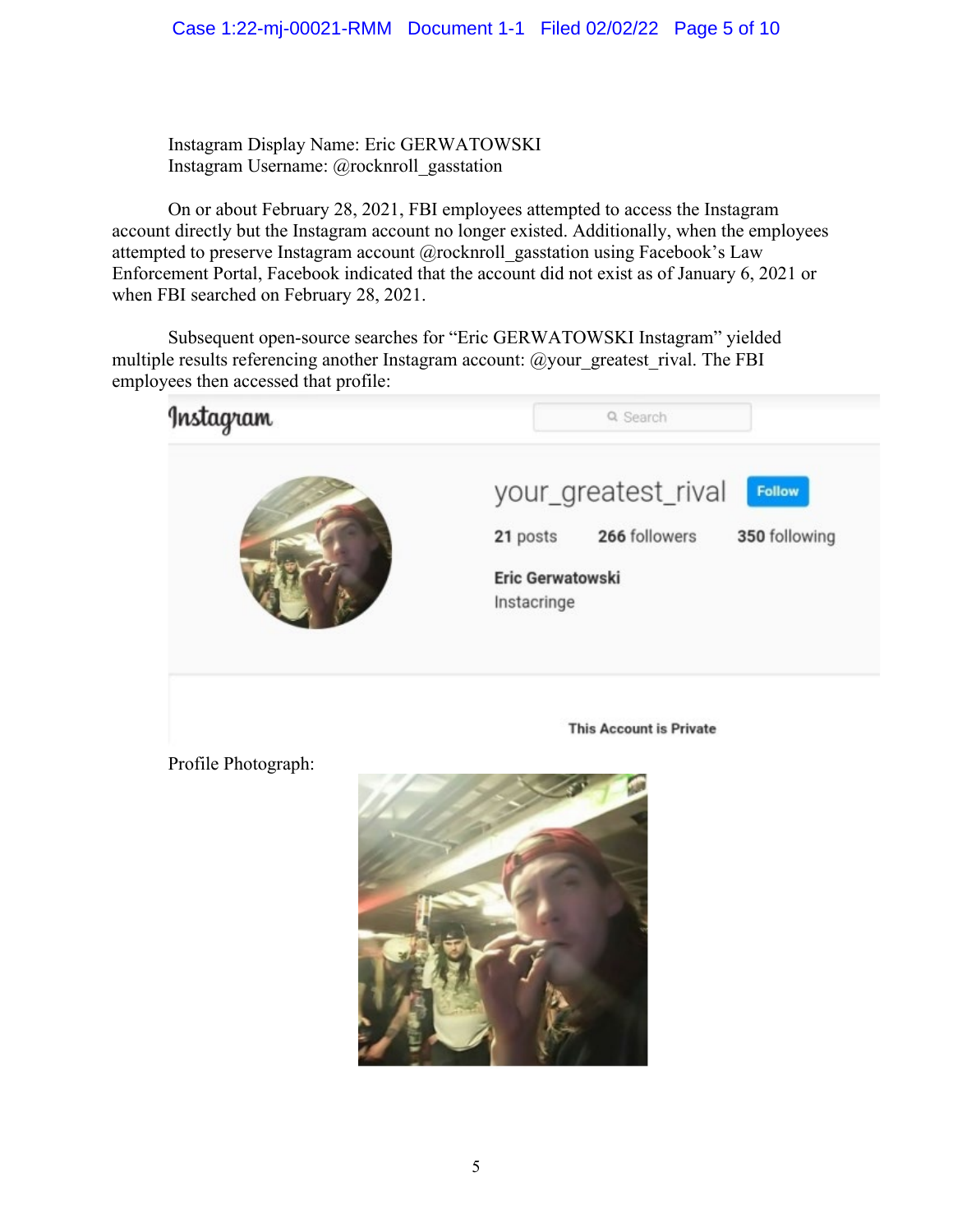## Case 1:22-mj-00021-RMM Document 1-1 Filed 02/02/22 Page 6 of 10

On or about February 28, 2021, FBI employees also conducted open-source searches for the name Eric GERWATOWSKI. Multiple search results referenced an Eric GERWATOWSKI from New Hyde Park, New York. FBI personnel conducted surveillance of the address in New Hyde Park associated with GERWATOWSKI and twice observed an individual closely resembling the person in the above-referenced video of the attack on the Capitol under the hashtag #lordlonghair.

Additionally, the FBI received two tips about GERWATOWSKI from callers to its public tip line. The tips were from individuals that know GERWATOWSKI personally. FBI Special Agents interviewed the tipsters and they advised that GERWATOWSKI uses a telephone number ending in -2802. Subpoena results indicated that GERWATOWSKI is the subscriber of this phone number. According to records obtained through a search warrant served on Google, a mobile device associated with the phone number ending in -2802 was present at the U.S. Capitol on January 6, 2021.

The tipsters also informed investigating agents that GERWATOWSKI admitted to several associates that he entered the Capitol on January 6, 2021. Further, they identified GERWATOWSKI in several photos and a YouTube video posted by "Benjamin Reports" entitled "Trump Supporters, Capitol building in DC, woman shot and killed." In this video, both tipsters identified GERWATOWSKI at multiple points in the video, including at the following instances (both outside and inside the Capitol Building):

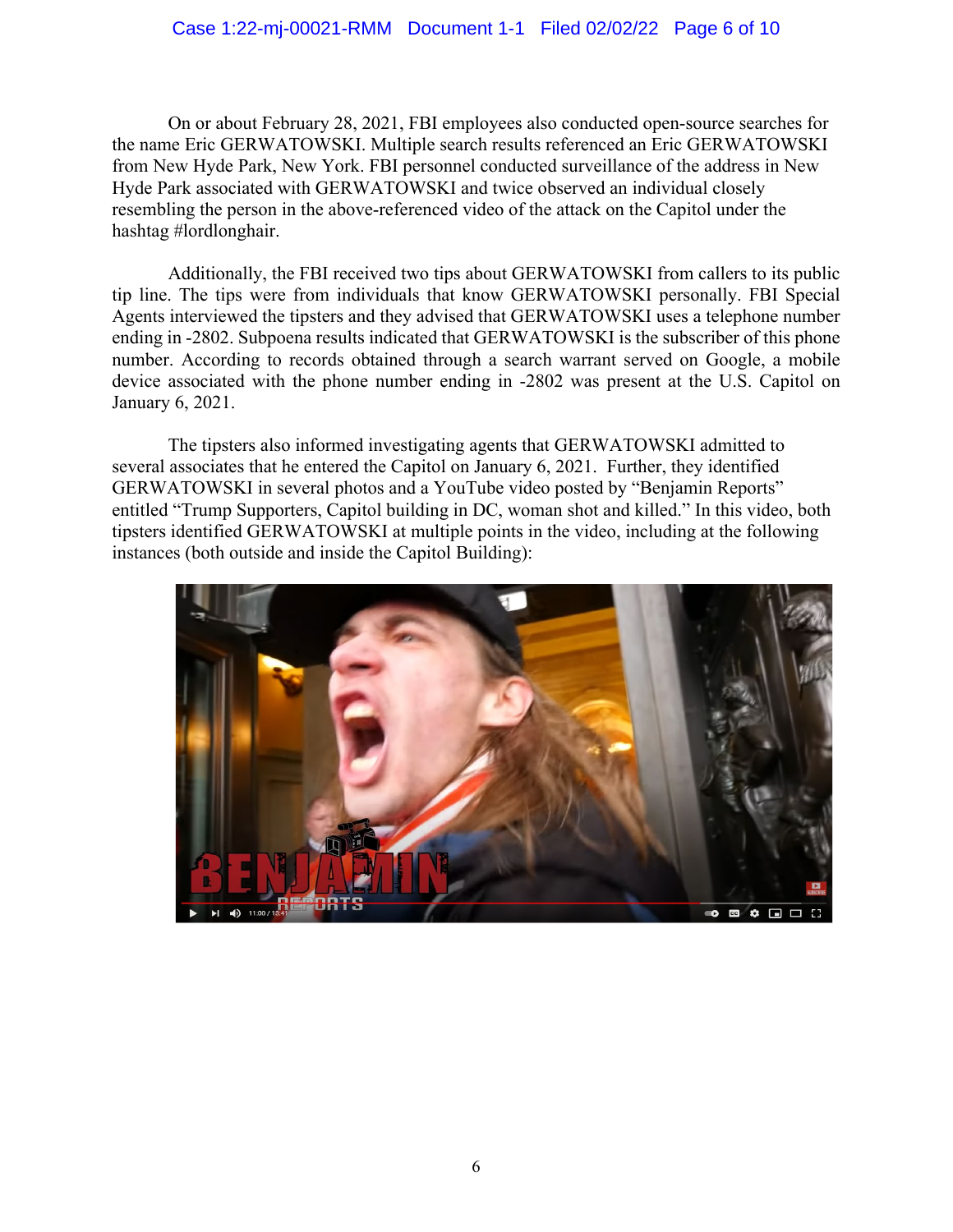

In the video, Capitol Police officers were attempting to close the Upper House Doors to prevent further rioters from breaching the building. GERWATOWSKI was at the front of the crowd, just outside the Upper House Doors. He pulled open one of the doors the Capitol Police had just closed (see screenshost, below). Two officers were standing directly inside and had just tried to secure the entrance, in plain sight to GERWATOWSKI and others. Once GERWATOWSKI had pulled open the door, he turned to the crowd and yelled, "Let's Go!" and directed more rioters inside the Capitol. GERWATOWSKI then entered the building.

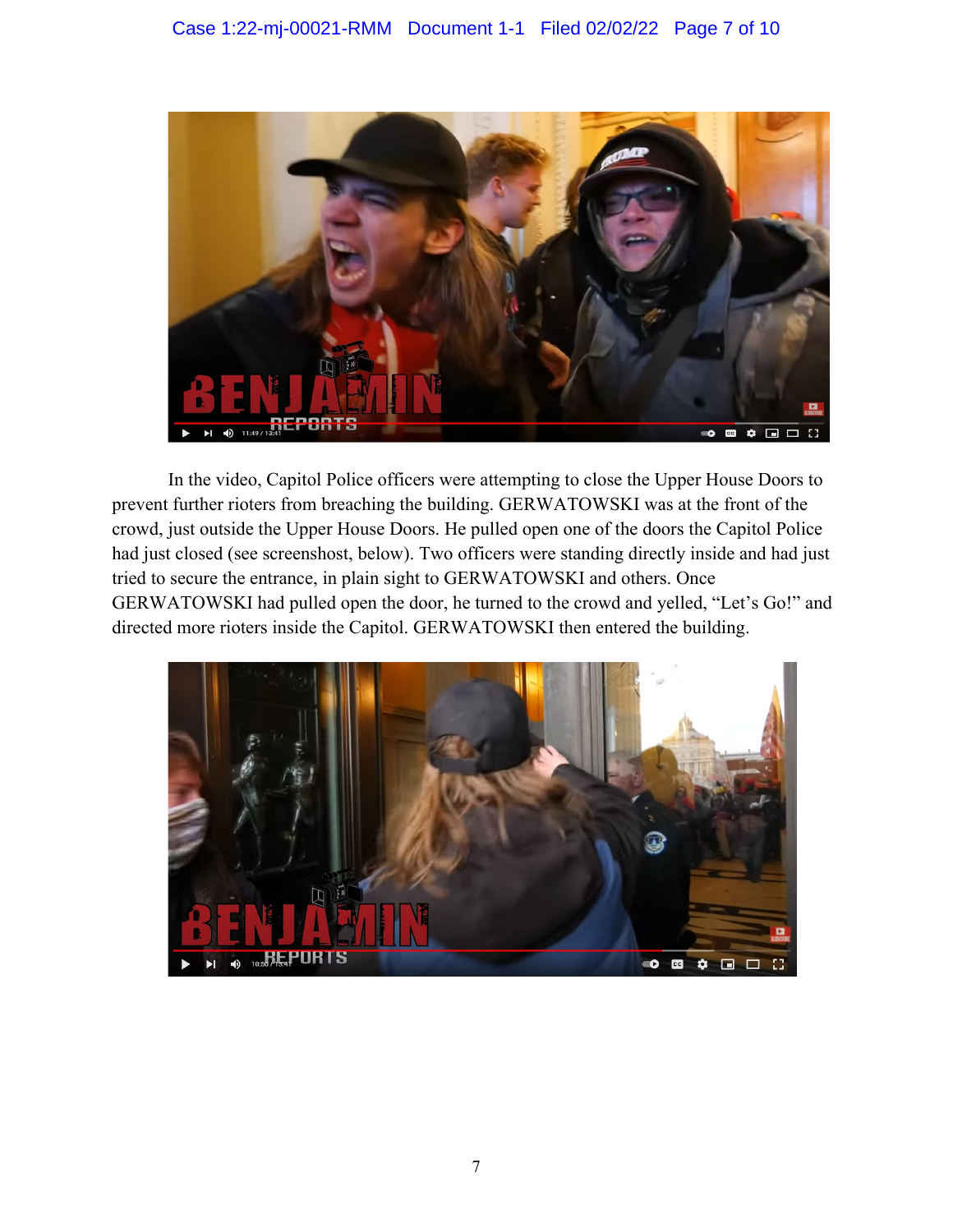

FBI agents interviewed one of the Capitol Police Officers described above, who stated that he made a tactical decision not to engage GERWATOWSKI and others to prevent them from entering the building at that point. The Officer said he made this decision because he had just come from the Gallery area of the Capitol where another rioter, Ashli Babbitt, was shot. The Officer told the FBI that he was exhausted, outnumbered, and had already been attacked and sprayed with several chemicals by rioters earlier in the day.

GERWATOWSKI was also interviewed on camera outside the Capitol building on January  $6<sup>th</sup>$  (below)—the same video that was referenced on Twitter. This video was broadcast on Twitter page https://jan6attack.com/individuals/lordlonghair/. When the interviewer asked GERWATOWSKI why he entered the Capitol, he responded that "the commies are trying to steal the country" and he believes the election was stolen.



FBI agents also reviewed CCTV footage from inside the Capitol and observed GERWATOWSKI enter the "Upper House Doors." GERWATOWSKI is wearing the same clothing depicted in the "Benjamin Reports" video. He was inside for approximately three minutes.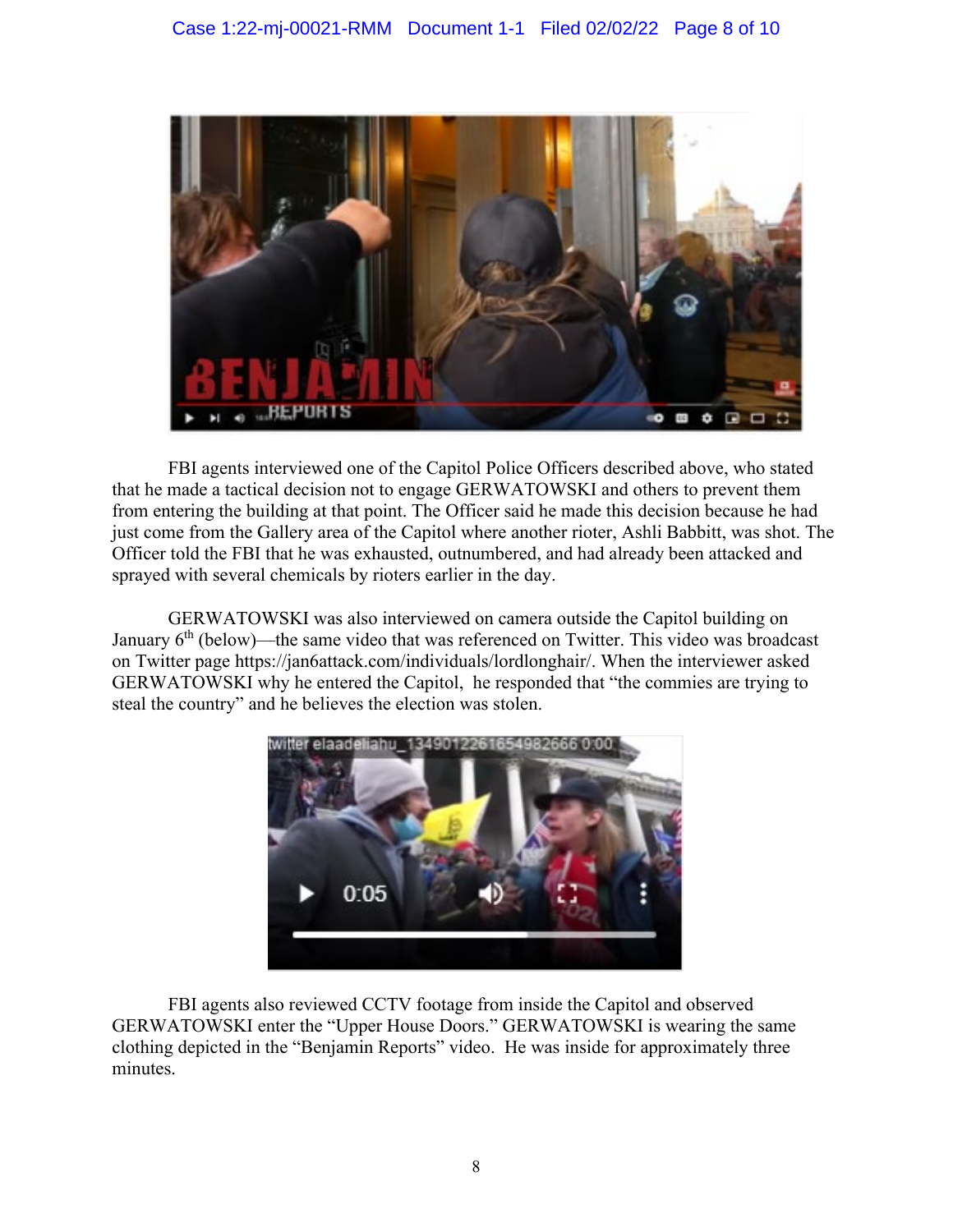

I have also reviewed GERWATOWSKI'S driver's license photo, publicly-available photos of GERWATOWSKI'S social media accounts, and the YouTube video posted by Benjamin Reports. I believe the individual in these photos and videos is Eric GERWATOWSKI.

Your affiant submits there is probable cause to believe that Eric GERWATOWSKI violated 18 U.S.C. § 231(a)(3), which makes it unlawful to commit or attempt to commit any act to obstruct, impede, or interfere with any fireman or law enforcement officer lawfully engaged in the lawful performance of his official duties incident to and during the commission of a civil disorder which in any way or degree obstructs, delays, or adversely affects commerce or the movement of any article or commodity in commerce or the conduct or performance of any federally protected function. For purposes of Section 231 of Title 18, a federally protected function means any function, operation, or action carried out, under the laws of the United States, by any department, agency, or instrumentality of the United States or by an officer or employee thereof. This includes the Joint Session of Congress where the Senate and House count Electoral College votes.